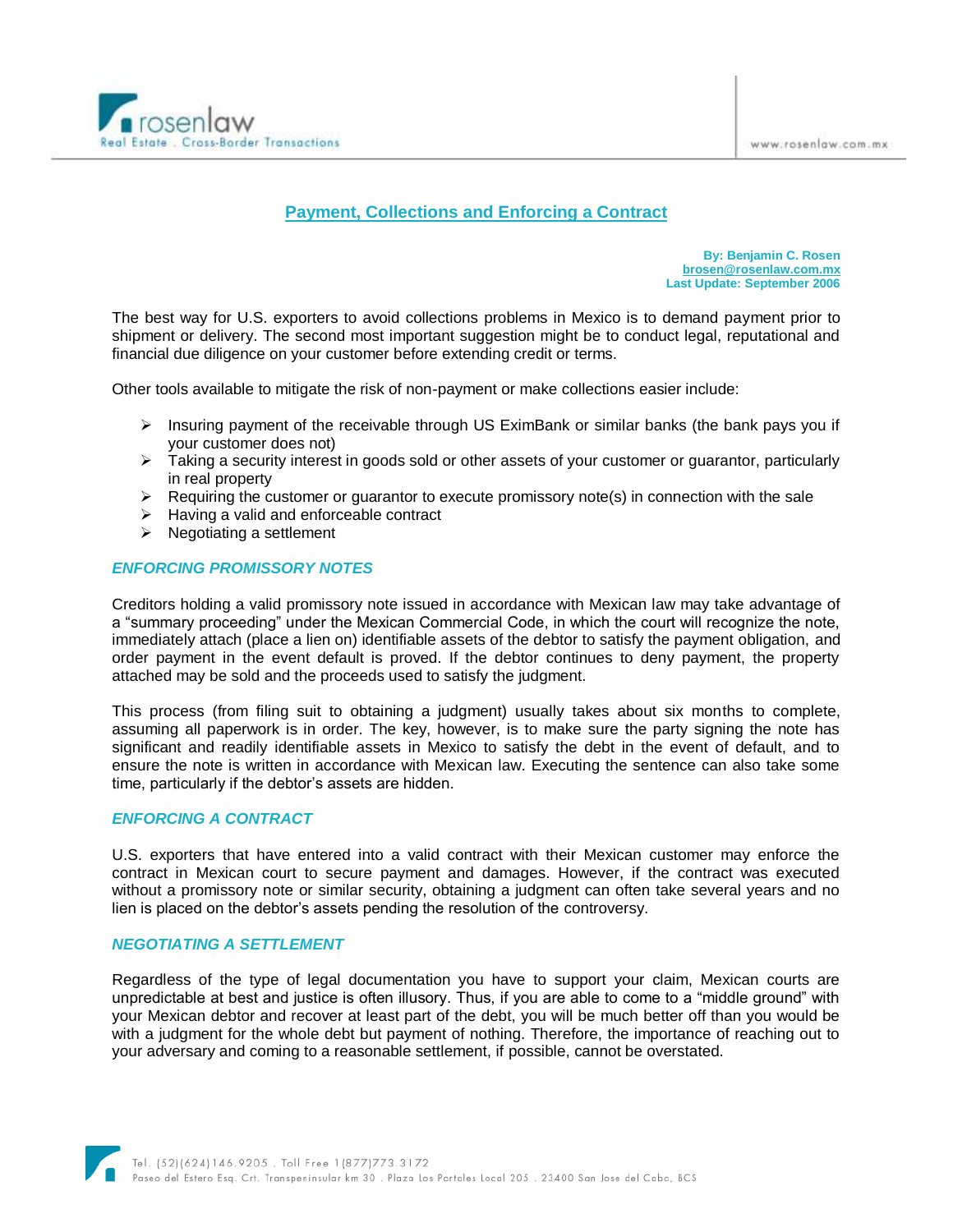

# *IMPORTANCE OF MEXICAN AGREEMENTS AND LAW*

Whenever extending credit or payment terms to Mexican buyers without significant assets in the U.S., it is a good idea to draft and execute all legal documentation in accordance with Mexican law. Security interests on Mexican assets should also be executed and recorded in accordance with Mexican law; otherwise, there is a risk the security interest (a mortgage on Mexican real property, for example) will be rendered unenforceable in Mexico.

Indeed, in the event of default, often the best way to collect will be to attack your debtor on his home turf. The old saying "you can't get blood out of a turnip" is very applicable in this case; that is, if you sue your debtor in the U.S. and he has no assets there, collecting on a judgment can prove to be virtually impossible. However, if your promissory note or security is in accordance with Mexican law, and your debtor conducts business and owns property Mexico, then he will likely take the suit more seriously and an amenable resolution or settlement will be more probable.

# *QUESTIONS & ANSWERS*

#### *Question: how can I make sure my contract is enforceable in Mexico?*

**Answer**: To ensure your contract is enforceable in Mexico, it is extremely important always to do business in writing, no matter how trustworthy the other party may be. At a minimum, for an agreement to be enforced in Mexican court, both parties should have sufficient written information regarding the transaction(s), such as purchase orders, invoices, and correspondence evidencing a "meeting of the minds" and the agreed price. In addition, Mexican law establishes that some contracts or transactions must satisfy certain formalities to be enforceable (e.g., a real estate purchase *must* be formalized before a Mexican *notario público* to be enforceable in Mexican court in the event of noncompliance).

Doing your legal due diligence on your Mexican buyer will help you enforce your contract with him. If your customer is a Mexican company, then request its incorporation records (articles of incorporation and bylaws) and run a check to make sure the company exists and pays taxes. If the company does not exist, then your contract will not be binding. It is also very important that you make certain the person signing the contract has sufficient power to do so. Powers of attorney are very formalistic in Mexico, and the common law doctrine of "implied agency" does not exist in Mexico. Likewise, if your customer is an individual, make sure you have copies of his identification, proof of address, taxpayer number, and other documents evidencing his personal and business status.

#### *Question: what if I don't have a written contract?*

**Answer:** If you do not have a written contract, then your best bet is to try and negotiate a settlement with your Mexican buyer to ensure at least partial payment. Such negotiation should be carried out only after consulting an attorney. It usually more effective when done after filing a civil action, which may serve to pressure your debtor into paying you more or all of the debt. Litigation costs your adversary time and money too, so even if your chances of success are not great, filing suit sometimes is all that is needed to wake up a sleeping debtor and convince him to pay you.

#### *Question: can I guarantee the performance of a contract?*

**Answer: Yes.** There are several types of guarantees or security interests available under Mexican law (e.g., mortgage on real property, floating liens on inventory, asset pledges, promissory notes, sale with reservation of title, surety bonds, letters of credit, and promissory notes, among others).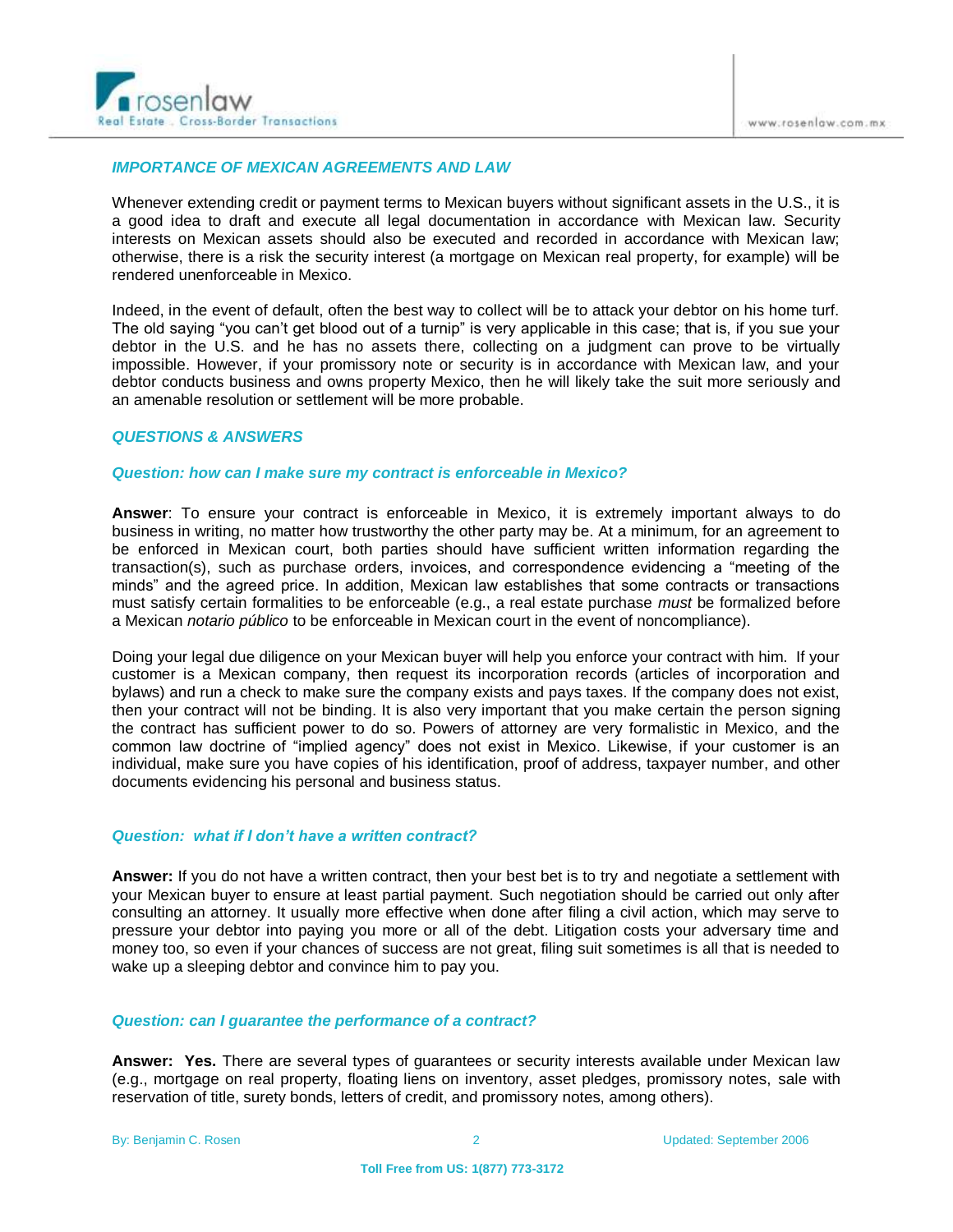

#### *Question: how strict is Mexican law regarding deadlines and terms set out in a contract?*

**Answer: Very strict.** According to Mexican law, time is of the essence when determining a delay in performance. Generally, every delay constitutes a material breach of the contract. Therefore, it is recommendable to agree on the exact deadline or circumstances of performance. Otherwise, a party will have to proceed with an extra-judicial notice before a *notario público* to establish default.

#### *Question: would a party's breach allow me to charge interest?*

**Answer: Generally, yes.** You may charge the interest rate agreed upon in the contract. However, according to Mexican law, if the parties do not agree on an interest rate, only a 6% annual rate on the amount borrowed may be charged.

#### *Question: is it legal in Mexico to capitalize interest?*

**Answer: Yes.** However, such is the case only if the "capitalization of interest" is agreed upon in the contract.

#### *Question: are there any legal limits on interest rates (usury laws)?*

**Answer: Not generally.** The parties to a commercial loan agreement are free to agree on any given interest rate, regardless of its percentage. However, if one of the parties demonstrates that the interest rate is disproportionate to the transaction, the interest rate may be reduced by a judge in accordance with the maximum rate established by law.

## *Question: may the parties agree on and fix "liquidated damages" in the event of nonperformance or breach?*

**Answer: Yes.** The parties to a contract may agree on a penalty or "liquidated damages" clause that may be enforced upon default, partial performance, or the suffering of damages with respect to a contract. However, according to Mexican law, whenever parties agree on a penalty clause, they waive the right to ask for damages that may otherwise become due under law. The law also provides that a penalty clause shall not exceed the value of the transaction. Otherwise, it may be reduced by a judge.

## *Question: m ay the parties to a contract stipulate that controversies be resolved in a specific jurisdiction or forum?*

**Answer: Yes.** Any jurisdiction may be agreed upon in the contract (i.e.; city or state). The parties must expressly consent to waive their right to file in the court that corresponds to their residence. They must clearly indicate the jurisdiction to which they submit, or the clause is voidable. In addition, the contract must specify whether jurisdiction is in federal or local courts. Parties may also agree to settle any dispute through arbitration conducted by an association of their choosing; in such circumstance, they must expressly waive jurisdiction by Mexican courts.